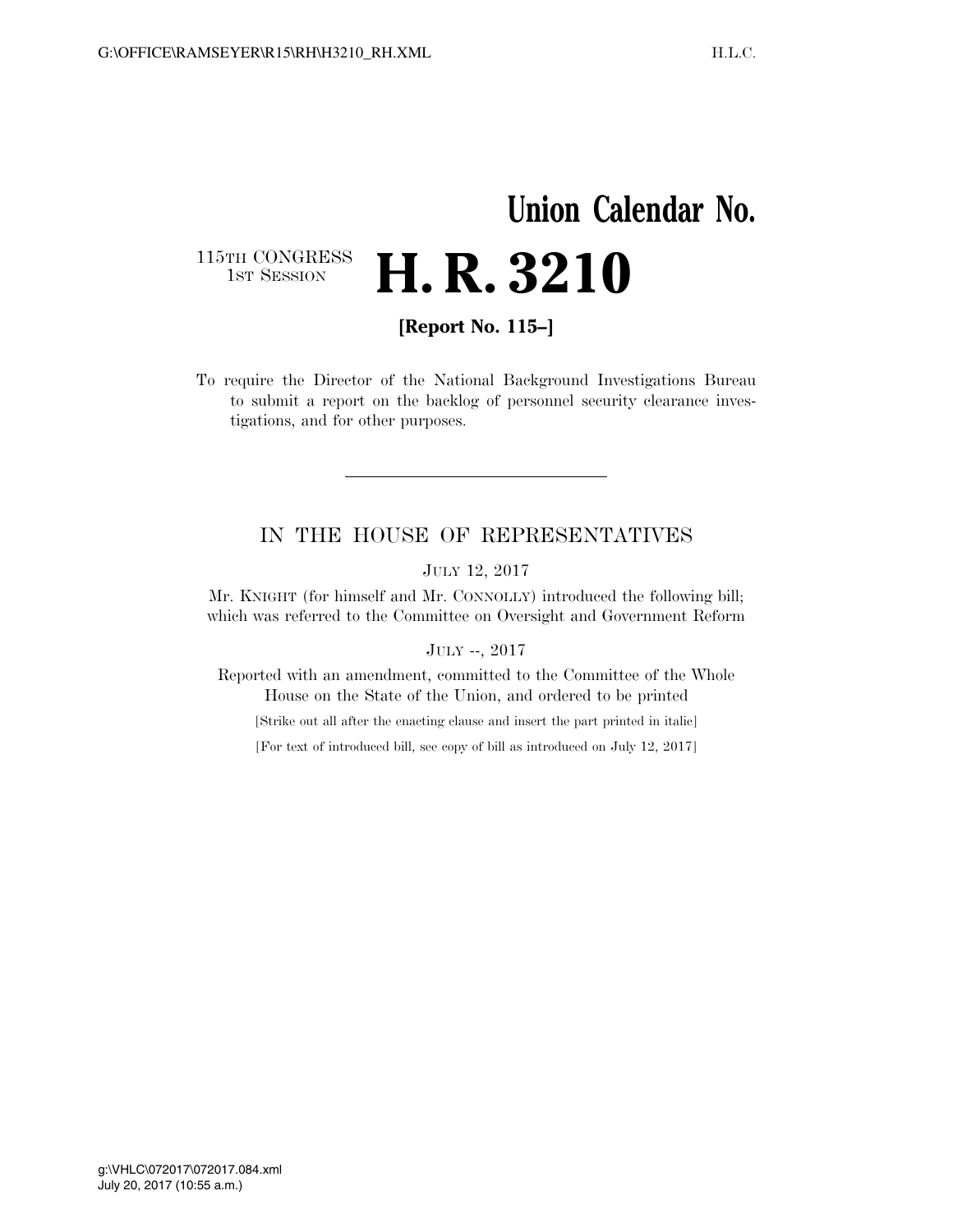## **A BILL**

To require the Director of the National Background Investigations Bureau to submit a report on the backlog of personnel security clearance investigations, and for other purposes.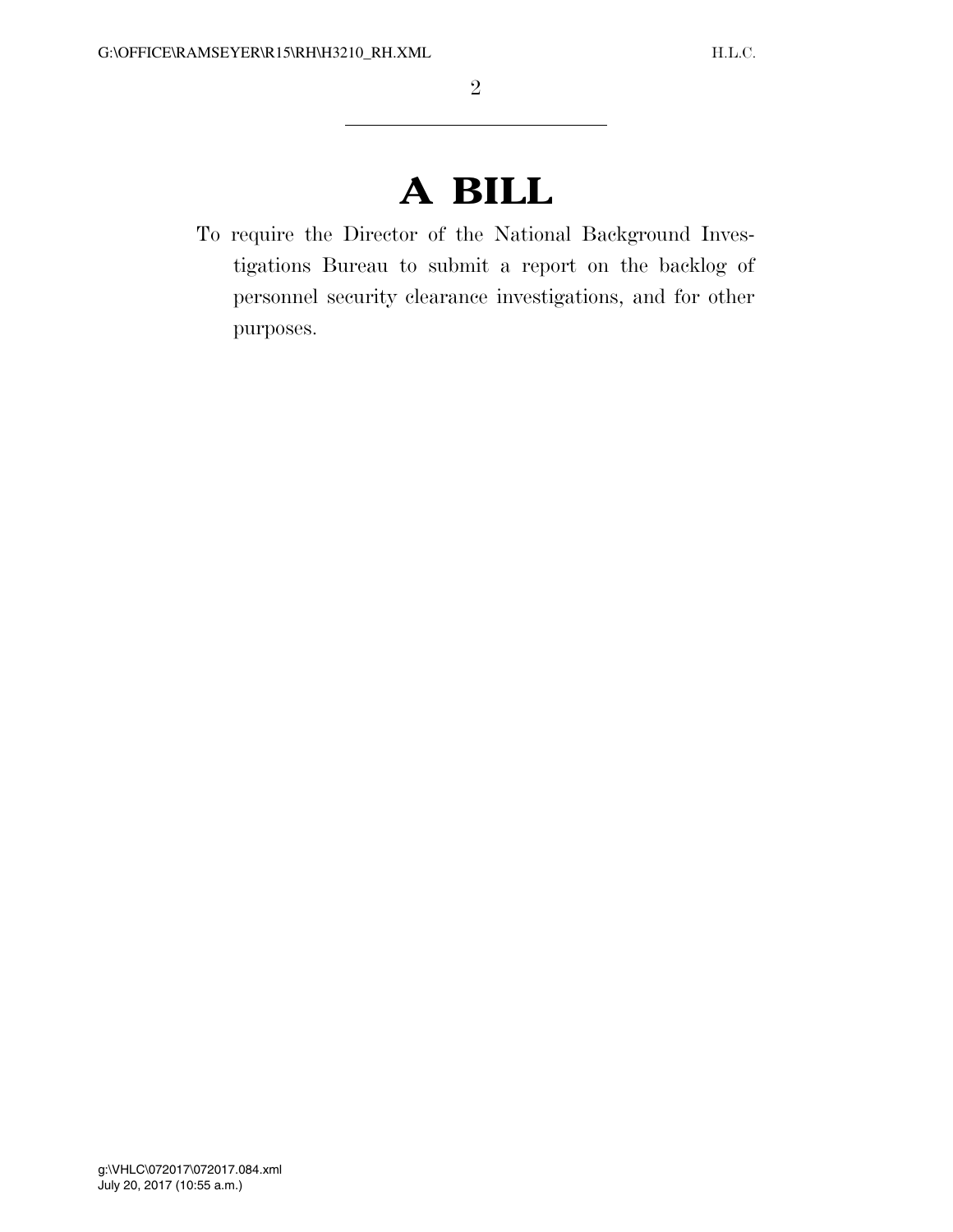*Be it enacted by the Senate and House of Representa- tives of the United States of America in Congress assembled, SECTION 1. SHORT TITLE. This Act may be cited as the ''Securely Expediting Clearances Through Reporting Transparency Act of 2017'' or the ''SECRET Act of 2017''. SEC. 2. REPORT ON BACKLOG OF PERSONNEL SECURITY*  **CLEARANCE INVESTIGATIONS.**  *Not later than 90 days after the date of enactment of this Act, and quarterly thereafter for 5 years, the Director of the National Background Investigations Bureau of the Office of Personnel Management shall submit to Congress a report on the backlog of security clearance investigations that includes— (1) the size of the personnel security clearance investigation process backlog; and (2) the average length of time, for each sensi- tivity level, to carry out an initial investigation and a periodic investigation. SEC. 3. REPORT ON SECURITY CLEARANCE INVESTIGA- TIONS OF PERSONNEL OF THE EXECUTIVE OFFICE OF THE PRESIDENT. Not later than 90 days after the date of enactment of this Act, the Director of the National Background Investiga-tions Bureau of the Office of Personnel Management shall*